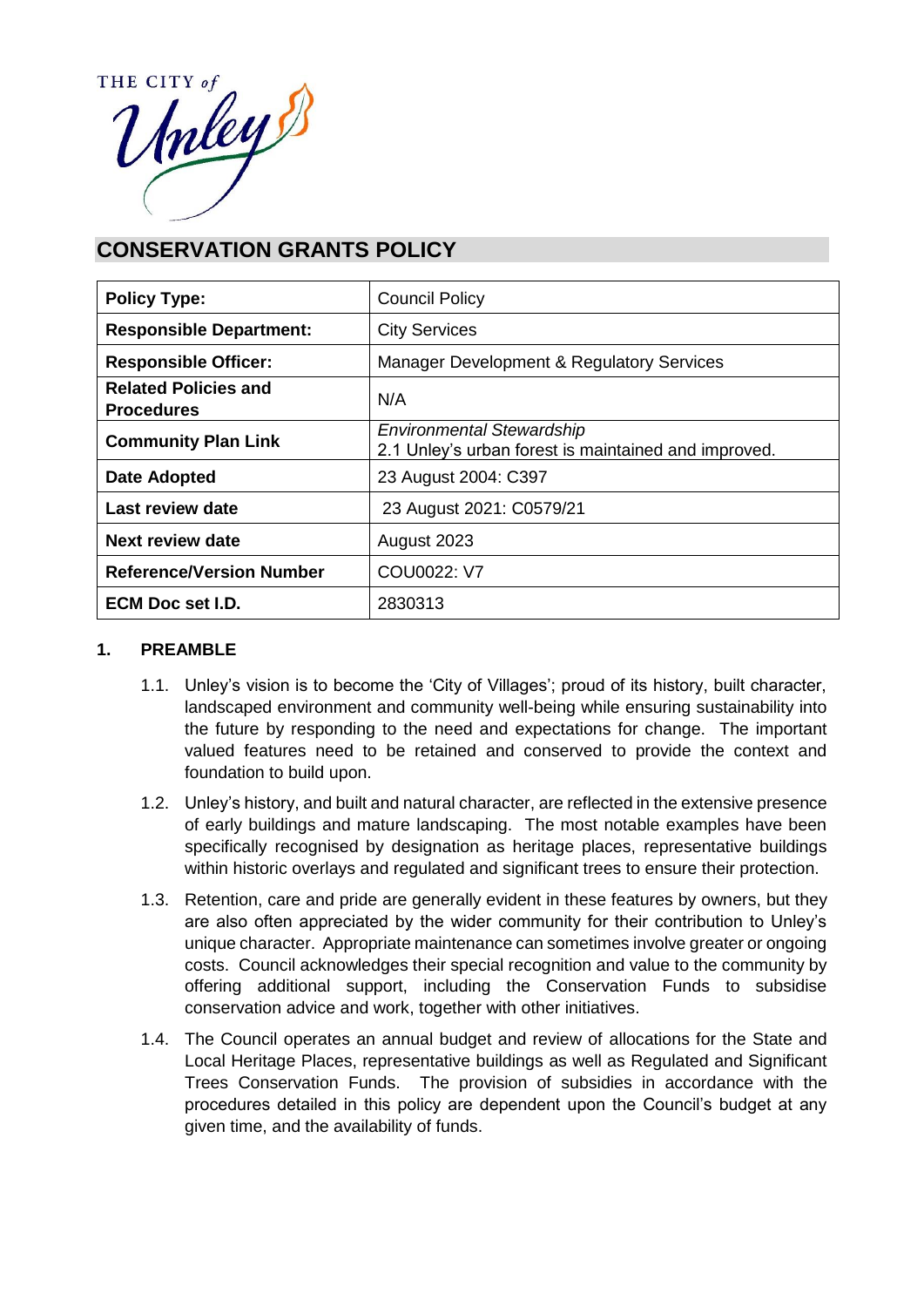1.5. A clear and comprehensive framework and set of procedures is required to manage the Conservation Funds, guide eligibility for assistance and manage associated resources fairly, responsibly and effectively.

## **2. SCOPE**

- 2.1. The purpose of this policy is to provide a framework for the application and operation of a Conservation Grant program established to encourage and assist with the appropriate maintenance of the City's private heritage places, representative buildings and regulated or significant trees.
- 2.2. The Conservation Grants complement other initiatives operated by Unley Council for many years including the free Heritage Advisory service.

## **3. POLICY PURPOSE/OBJECTIVES**

- 3.1. The policy aims to:
	- support Council's vision, strategic plans and policies for preservation of the City's heritage places, representative buildings and regulated and significant trees;
	- encourage and assist private owners to manage recognised valued buildings and trees by subsidising the conservation of the long term heritage value of the place and its contribution to historic streetscape character;
	- encourage and assist private owners to manage regulated and significant trees by subsidising their management or maintenance in a safe, sound and aesthetically pleasing condition;
	- complement other support initiatives;
	- provide a clear framework for the operation of the Conservation Funds in an equitable, transparent and accountable manner.

## **4. DEFINITIONS**

4.1. *Regulated Tree* has the same meaning and criteria as are currently applicable under the *Planning, Development and Infrastructure Act 2016* and associated Regulations, as amended.

This means having a trunk circumference of two (2) metres or more – or, in the case of trees with multiple trunks, a total circumference of two (2) metres or more and an average circumference of 625mm or more – measured one metre above natural ground level.

4.2. *Significant Tree* has the same meaning and criteria as are currently applicable under the *Planning, Development and Infrastructure Act 2016* and associated Regulations, as amended.

This means having a trunk circumference of three (3) metres or more – or, in the case of trees with multiple trunks, a total circumference of three (3) metres or more and an average circumference of 625mm or more – measured one metre above natural ground level. Significant Trees that are identified as declared trees under Part 10 of the Planning and Design Code are also eligible for consideration under this policy.

4.3. *State Heritage Place* means State Heritage Places as identified in the State Heritage Overlay of the Planning and Design Code.

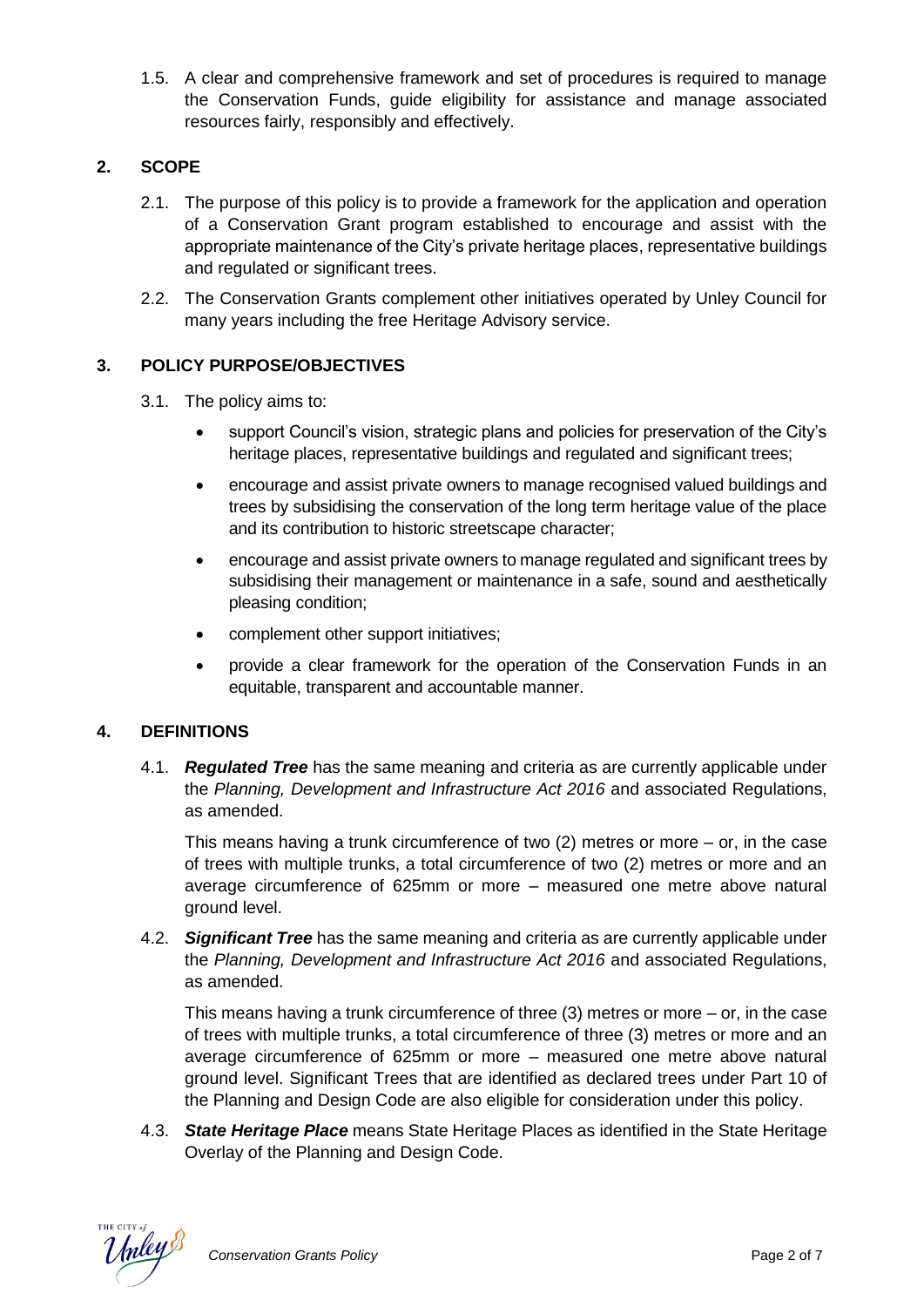- 4.4. *Local Heritage Place* means Local Heritage Places as identified in Part 11 of the Planning and Design Code.
- 4.5. *Representative Building* means representative buildings as identified in the Historic Area Statements and Character Area Statements of the Planning and Design Code.
- 4.6. *Privately owned* means not in government ownership i.e. residents, businesses, incorporated bodies etc. are all considered to be "private owners" for the purposes of this policy.

## **5. POLICY STATEMENT**

## **5.1. Eligibility**

- 5.1.1. Conservation grants may be considered in relation to regulated trees, significant trees or state and local heritage places, or representative buildings.
- 5.1.2. A regulated tree, significant tree heritage place or representative building that is the subject of an application for conservation funding must be situated within the City of Unley.
- 5.1.3. Applications will be accepted only from the owner(s) of a regulated or significant tree/place/item.
- 5.1.4. Where a tree is exempt from being classified as a significant or regulated tree under 3F (4)(a) of the *Planning, Development and Infrastructure (General) Regulations 2016* by virtue of the location of the tree being less than 10 metres from a dwelling or in-ground swimming pool, this Policy shall still apply.
- 5.1.5. Where development approval is required for works associated with a grant application, development approval must be obtained prior to the grant being approved by Council.
- 5.1.6. Properties that have previously received the maximum available funding will not be eligible to apply for funds for a period of:
	- 5.1.6.1.In the case of building work five (5) years from the date that the maximum amount of funds has been received.
	- 5.1.6.2.In the case of regulated or significant tree pruning three (3) years from the date that the maximum amount of funds has been received.
- 5.1.7. Work that has already commenced will not be eligible for funding assistance unless the work has been undertaken for urgent structural reasons and advice has been sought from a Council officer prior to undertaking the work.
- 5.1.8. Where other grant funding has been obtained for the proposed works, the Conservation Grant Policy will not apply.

## **5.2. What types of projects will be considered**

- 5.2.1. The following types of projects will be considered, provided that as much of the original building fabric as possible is retained:
	- external structural repairs;
	- conservation works to the exterior of the building, including those that restore, conserve, enhance or reinstate heritage features to the front facade, walls, verandah, windows and/or roof of the building including: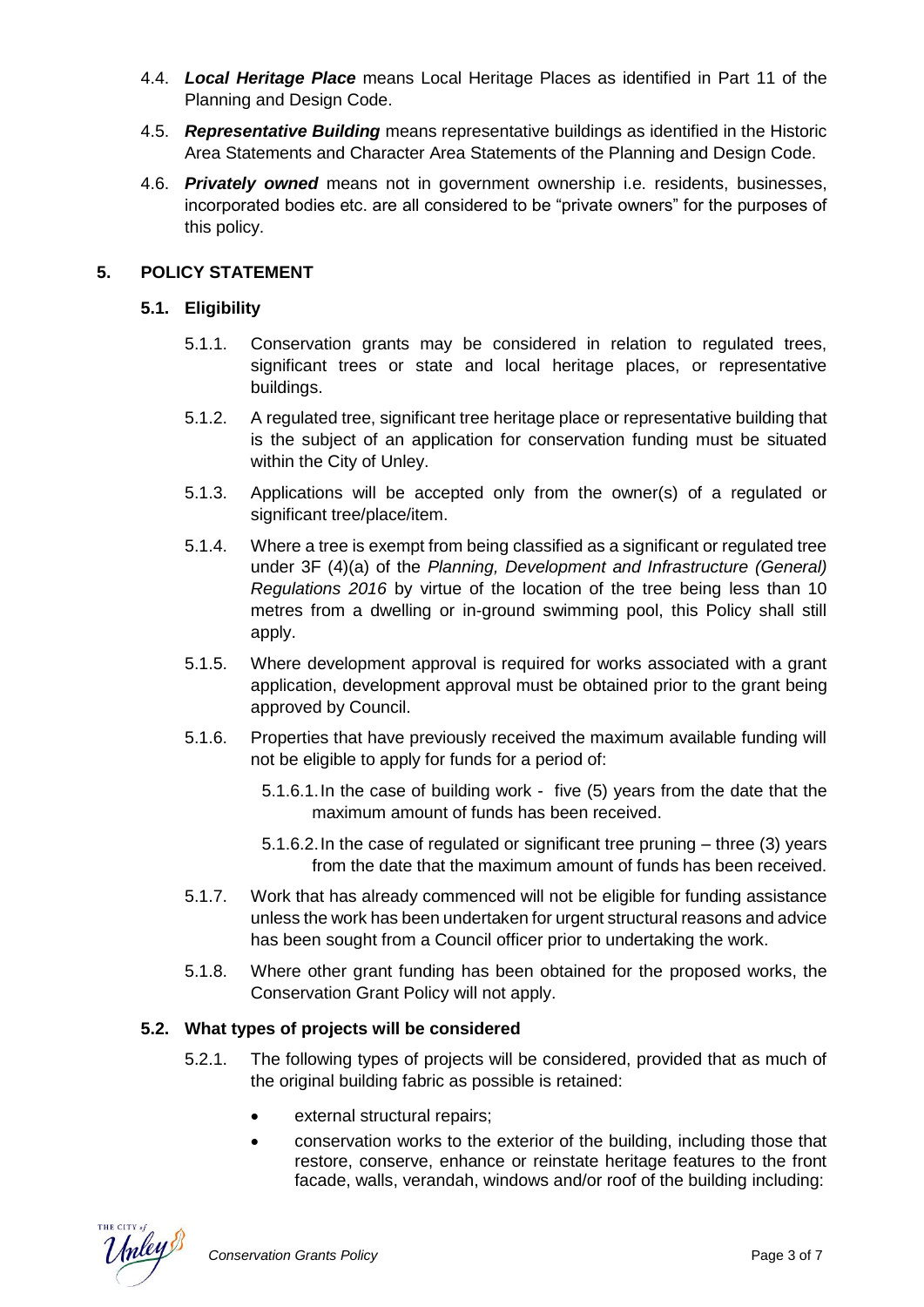- (i) re-pointing or repair of stonework;
- (ii) removal of non-original paint and/or plaster;<br>(iii) painting external timber elements;
- painting external timber elements;
- (iv) salt damp treatment; and
- repairs to or reinstatement of original front fencing based on historic or archival records or side and/or rear fencing if such fencing is specifically listed as part of a Local Heritage Place.
- Pruning to a significant or regulated tree.

#### **5.3. What the Grant Scheme does not cover**

•

- 5.3.1. Applications for the following works will not be considered:
	- buildings owned or leased by a Council or Government Agency;
	- conservation work with a value of less than \$1,000;
	- work already commenced or previously completed, except in instances where emergency repair work is required, at the discretion of Council;
	- routine maintenance such as termite treatment, pest control;
	- electrical or plumbing work (unless it relates directly to improving the building's structural soundness or public appearance);
	- internal works (unless required for structural stability of the building);
	- side or rear boundary fencing (unless such fencing is specifically listed as part of a State or Local Heritage Place);
	- the purchase of a building or site;
	- construction of additions or outbuildings;
	- relocation of a heritage building.

#### **5.4. Information to be provided**

## **5.4.1. Heritage Place or Representative Building**

- Detailed description of the work
- Site plan identifying the location of the work
- Detailed drawings or photos as necessary to clearly define the scope of work
- Relevant plans and specifications prepared by suitable person or company
- Photos of relevant part of building
- Methodology or specification notes to detail the materials and techniques to undertake the works
- Two written quotes from suitable persons or companies based on the agreed scope of works

#### **5.4.2. Regulated or Significant Tree**

- Expert or technical report from a qualified arborist on the maintenance pruning proposed
- Two quotes from tree pruners
- Recent photos of the proposed maintenance pruning required

Applications that are submitted and not accompanied by the appropriate level of documentation (as detailed above) will be considered ineligible and will be returned to the applicant.

#### **5.5. Grant Conditions**

5.5.1. Grants are available only for the costs of:

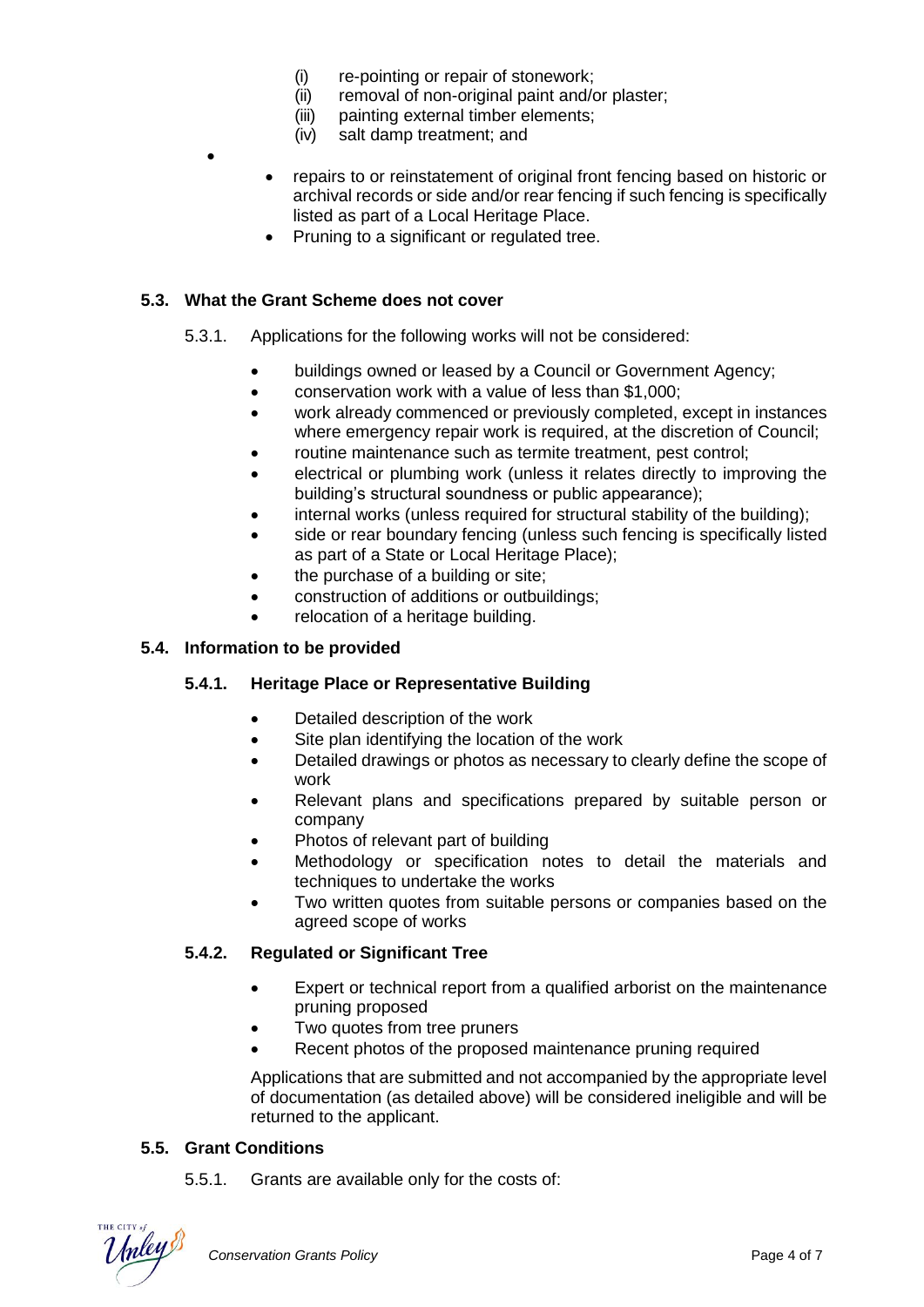- expert advice,
- conservation and restoration of heritage places or representative buildings to conserve original elements or reinstate the original appearance and the maintenance
- management of eligible trees.

All conservation work funded by a Council grant must be undertaken by suitably qualified and licensed contractors. Funding is not available for the removal of trees or for inappropriate lopping, pruning or "tree damaging activity" as defined by the *Planning, Development and Infrastructure Act 2016*.

- 5.5.2. Any liabilities arising from conservation work that is financially supported by the Council shall attach to the grant recipient and not to the Council.
- 5.5.3. All trees/places/items which are the subject of applications for conservation funds must be assessed by suitably qualified specialists in the relevant field, that is;
	- (i) an arboriculturalist for a tree; or
	- (ii) an architect/contractor specialising in building conservation for a building.

The reports of such assessments must be made available to the Council and its delegates to assist in allocating grants.

- 5.5.4. Conservation grants are available for up to 50% of the total cost of a single grant application:
	- (i) of a regulated or significant tree up to a maximum amount of  $$1,000$  per application; and
	- (ii) of a heritage place and/or representative building up to a maximum of \$5,000.

Where the scope of the conservation work or the circumstances of the applicant warrant further consideration outside this framework, the request may be presented to the Council for determination of any special merit for additional funding.

- 5.5.5. A successful applicant must sign an agreement setting out the terms of a conservation grant which must include a time limit for the completion of any works funded with Council's assistance within the financial year that the grant was provided.
- 5.5.6. When a conservation grant is made, the applicant must accept the Council's right to photograph the subject trees, property and/or items, before and after conservation work. The applicant must also provide Council with photographic documentation of building work prior to and after completion.
- 5.5.7. Grants will be provided only while conservation funds remain in the budget allocated by Council for the relevant financial year.
- 5.5.8. Payment of grants is to be made only following inspection of the satisfactorily completed conservation work, by a Council officer. Grant recipients are to provide receipts and detailed invoices before payment is made. Where residents have particular cash flow difficulties, some provision may be made with the approval of the relevant senior manager. The Council preserves the right to withhold payment of allocated grants if conservation work does not meet appropriate standards and/or differs from the work that was proposed in the application.

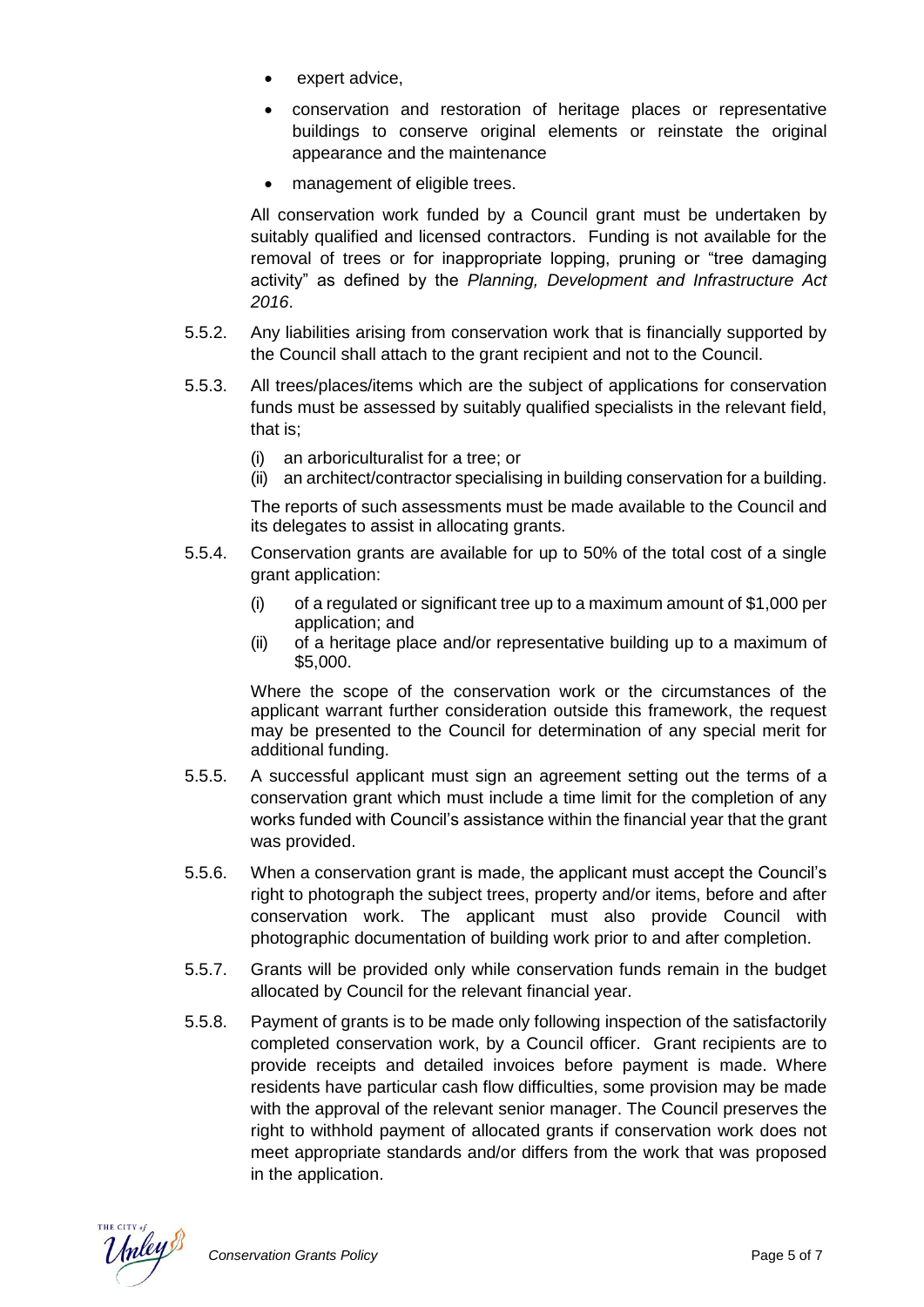## **5.6. Assessment of Applications**

- 5.6.1. Council will allocate funding to applications as per the Policy based on the merits of the application to assist in preserving the City's heritage places, representative buildings and regulated and significant trees.
- 5.6.2. Weighting shall be applied to all applications based on the following evaluation table:

| <b>Priority Weighting</b> | <b>Conservation Grant Application Type</b> |  |
|---------------------------|--------------------------------------------|--|
| $1 - 40%$                 | <b>Significant Tree Pruning</b>            |  |
| $2 - 25%$                 | <b>Regulated Tree Pruning</b>              |  |
| $3 - 20%$                 | Local Heritage Place building works        |  |
| $4 - 10%$                 | State Heritage Place building works        |  |
| $5 - 5%$                  | Representative Buildings building works    |  |

- 5.6.3. Funding under this Policy shall be assessed based on the priority listing in 6.6.2 and the merits of the application against the eligible works proposed in 6.2.
- 5.6.4. Funds can be allocated to lower priority weightings where merit is displayed against the eligibility as defined in 5.2 for the proposed works. Any such funds would be allocated in priority order.

# **5.7. Administration**

- 5.7.1. The Council Administration will receive and assess applications in accordance with this Policy, and make recommendations for the Council's consideration on the allocation of grants. The Administration will oversee the inspection of conservation work which is assisted by the Council through this funding scheme.
- 5.7.2. The availability of conservation funds (when allocated in the Council's budget) is to be advertised to the community as soon as practicable following the declaration of the budget and again, later in the financial year, if funds remain unallocated.

# **6. POLICY DELEGATIONS**

6.1. The Manager Development and Regulatory is delegated to approve partial payments of allocated funding prior to completion of works where the applicant has provided information relating to cash flow issues in order to complete the approved scope of works.

## **7. LEGISLATION**

• *Planning, Development and Infrastructure Act 2016 and associated Regulations*

# **8. AVAILABILITY OF POLICY**

8.1. The Policy is available for viewing, download and printing free of charge from the Council's website [www.unley.sa.gov.au](http://www.unley.sa.gov.au/)